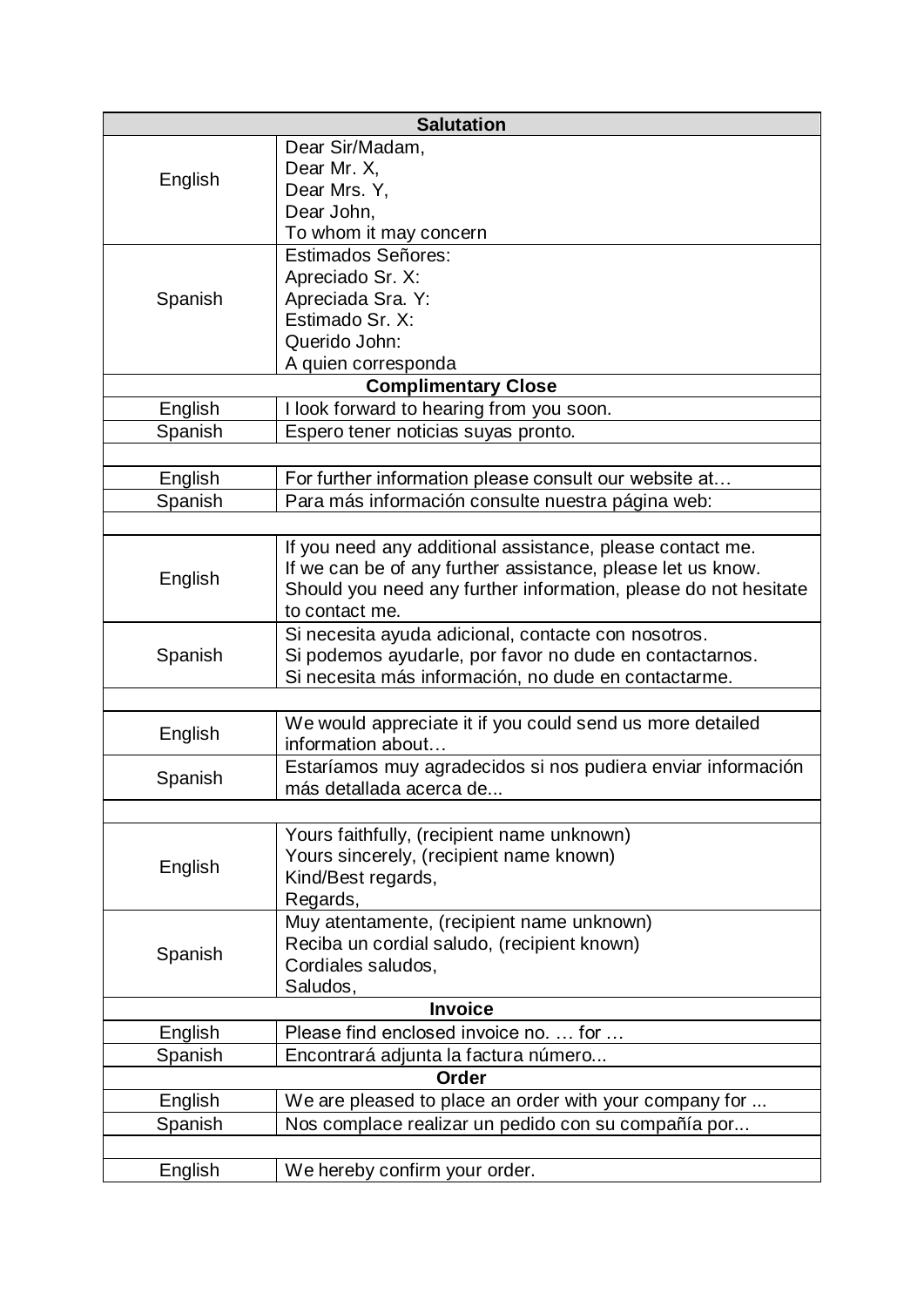| Spanish                | Por la presente, confirmamos su pedido.                          |  |  |  |
|------------------------|------------------------------------------------------------------|--|--|--|
| <b>Delivery</b>        |                                                                  |  |  |  |
| English                | Your goods will be dispatched withindays/weeks/months.           |  |  |  |
| Spanish                | Su pedido se enviará en un plazo de  días/semanas/meses.         |  |  |  |
|                        |                                                                  |  |  |  |
| English                | Your order will be processed as quickly as possible.             |  |  |  |
| Spanish                | Su pedido se procesará de la manera más rápida posible.          |  |  |  |
| <b>Thank you</b>       |                                                                  |  |  |  |
| English                | Thank you for your help in this matter.                          |  |  |  |
| Spanish                | Gracias por su ayuda en este asunto.                             |  |  |  |
|                        | Other useful phrases                                             |  |  |  |
| English                | Pardon?                                                          |  |  |  |
| Spanish                | ¿Cómo dice?                                                      |  |  |  |
|                        |                                                                  |  |  |  |
| English                | Have a nice weekend                                              |  |  |  |
| Spanish                | ¡Qué tengas un buen fin de semana!                               |  |  |  |
|                        |                                                                  |  |  |  |
| English                | Merry Christmas!                                                 |  |  |  |
| Spanish                | ¡Feliz Navidad!                                                  |  |  |  |
|                        |                                                                  |  |  |  |
| English<br>Spanish     | Happy New Year!<br>¡Feliz Año Nuevo!                             |  |  |  |
|                        |                                                                  |  |  |  |
| English                | Happy Easter!                                                    |  |  |  |
|                        | (Feliz Semana Santa (SP) o Felices Pascuas (SA) / Que pases      |  |  |  |
| Spanish                | una feliz Semana Santa) /¡Feliz Pascua! / ¡Feliz Semana Santa!   |  |  |  |
| Out of office response |                                                                  |  |  |  |
|                        |                                                                  |  |  |  |
|                        | Thank you very much for your message.                            |  |  |  |
|                        |                                                                  |  |  |  |
|                        | I am currently out of the office, with limited (no) access to my |  |  |  |
|                        | emails.                                                          |  |  |  |
|                        | I will review your message following my return<br>on DD.MM.YYYY. |  |  |  |
|                        |                                                                  |  |  |  |
| English                | For urgent issues, please contact Mr.                            |  |  |  |
|                        | Example atexample @addresse.co.uk or on 0044 1606 352            |  |  |  |
|                        | 527.                                                             |  |  |  |
|                        |                                                                  |  |  |  |
|                        | Thank you for your understanding.                                |  |  |  |
|                        |                                                                  |  |  |  |
|                        |                                                                  |  |  |  |
|                        | Best regards,                                                    |  |  |  |
|                        |                                                                  |  |  |  |